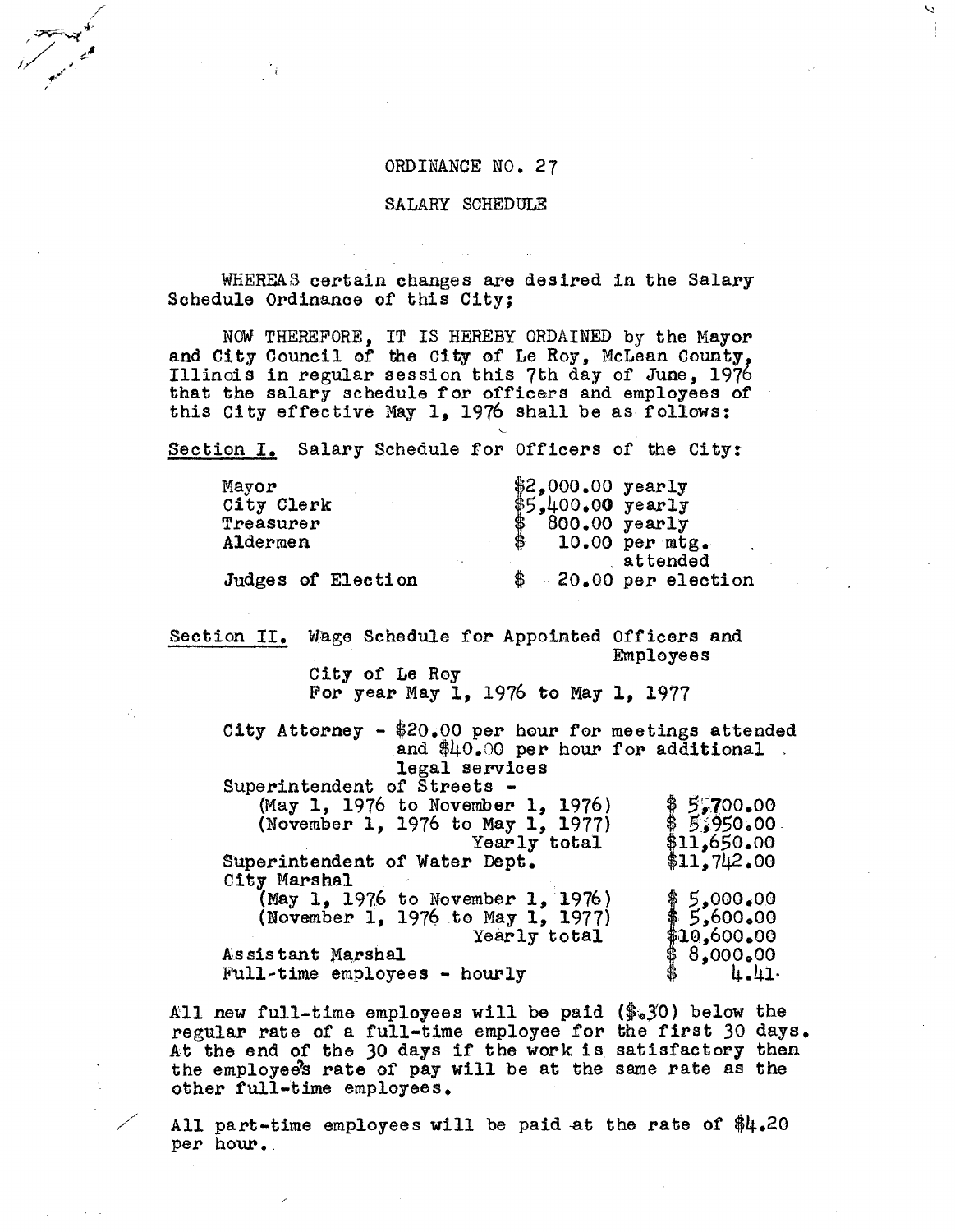# Section III. Holiday Time for Employees

The following holidays will be allowed to each full-time City employee and officers;

> NEW YEAR IS DAY MEMORIAL DAY JULY 4TH LA BOR DAY THANKSGIVING DAY CHRISTMAS DAY BIRTHDAY

City personnel must work their work day preceding the holiday and their work day following the holiday to receive holiday pay,

The personts birthday holiday must be taken on the date of his birthday. Should the birthday fall on another national holiday, on a Saturday, Sunday or a day the person is not stheduled to work, the birthday holiday shall be taken off the work day preceding. If the birthday holiday is not taken on the day of the birthday or as designated above, he then loses the holiday and there will be no compensation made.

All employees who are required to work to maintain essential services to the City, shall be compensated by an additional pay of  $\frac{1}{2}$  of their regular rate of hourly pay. Any employee not scheduled to work who is required to work, due to an emergency situation, shall be compensated at  $1\frac{1}{2}$  times his regular hourly rate in addition to his regular holiday pay.

All overtime to be worked on a holiday shall be at the discretion of the Mayor, or in his absence the Superintendent of the department and by consultation with the chairman of the committee of the council that is connected with that dees  $\mathbb{R}^n$ par tme nt

Section IV. Sick Pay for Full-Time Employees

All full-time employees, after two (2) consecutive days of sick leave must provide the city with a doctor's statement of illness to qualify the employee for compensation for any additional sick days for the same illness,

All full-time employees will be allowed seven ( 7) days per year sick leave, Sick leave days are not accumulative from year to year,

All sick leave absences are to be approved by the department head.

Sick leave days shall be based on the fiscal year of the city. (May 1 to May 1 of each year.)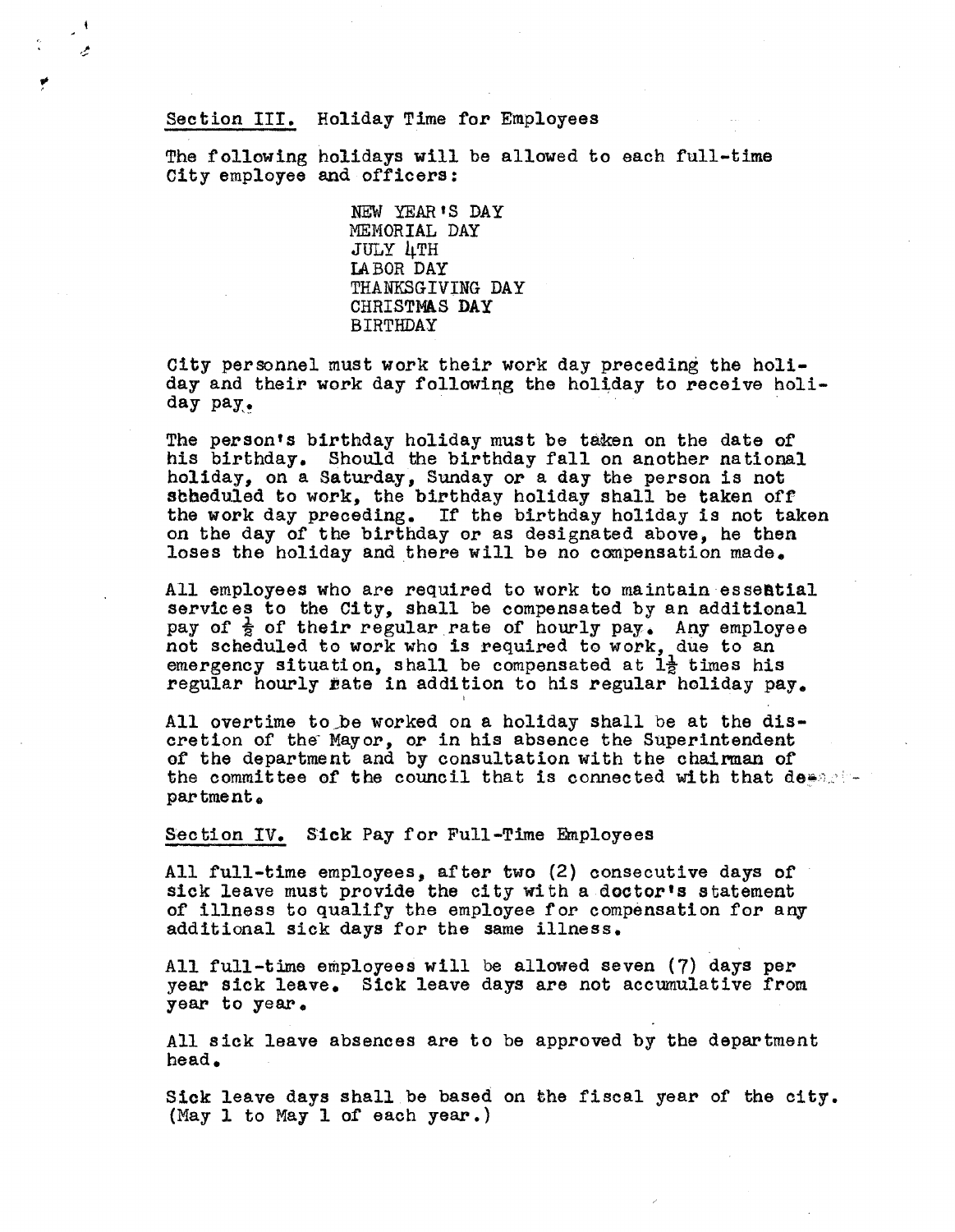SICK LEAVE IS A PRIVILEGE GRANTED TO THE EMPLOYEE BY THE CITY AND IS NOT A RIGHT OF THE EMPLOYEE.

 $\sim$ 

Compensation for sick pay shall be figured on the basis of an eight-hour work day, not on hours worked that would create an overtime situation at the end of forty (40) hours worked.

## Section V. Vacation Time

Vacations shall be allowed in accordance withithe following schedule

| 1 year of employment        | $40$ hours $(1$ week)            |  |
|-----------------------------|----------------------------------|--|
| 2 to 5 years of employment  | $80$ hours $(2 \text{ weeks})$   |  |
| after 5 years of employment | 100 hours $(2\frac{1}{2}$ weeks) |  |

All vacations shall be taken and there shall not be allowed the person to work the vacation days and receive additional pay or overtime pay.

Only one person may be off at any one time from each department.

Vacation will be allowed on the actual years of employment from the starting date of the person and not on the fiscal year of the City.

#### Section VI.

All coffee breaks shall be limited to fifteen (15) minutes in the first four  $(4)$  hours worked, and fifteen  $(15)$  minutes in the second four hours worked. The time for the break shall start from the time the employee leaves the job site and it shall end when he again returns to that same job site or another job site as assigned by the Superintendent of that department.

Employees working at the overtime rate shall not qualify for the coffee break as outlined above.

Superintendents will not taker extended coffee breaks in a business establishment or at their residence.

Superintendents will not be paid at the overtime rate of their salary when they are doing work that ordinarily would be worked by an hourly employee. If it becomes necessary that ordinary work be performed on an overtime basis, then an employee will be assigned to perform the work. If it is not possible for an hourly employee to perform the work and the Superintendent must do the work then he shall keep a record of the hours and when the hours become excessive an adjustment will be made by allowing additional time off for a percent of the hours so worked. Only under unusual circumstances and with the approval of the Mayor and the chairman of the committee of that department, will there be monetary reimbursement, for supervisory personnel that work overtime.